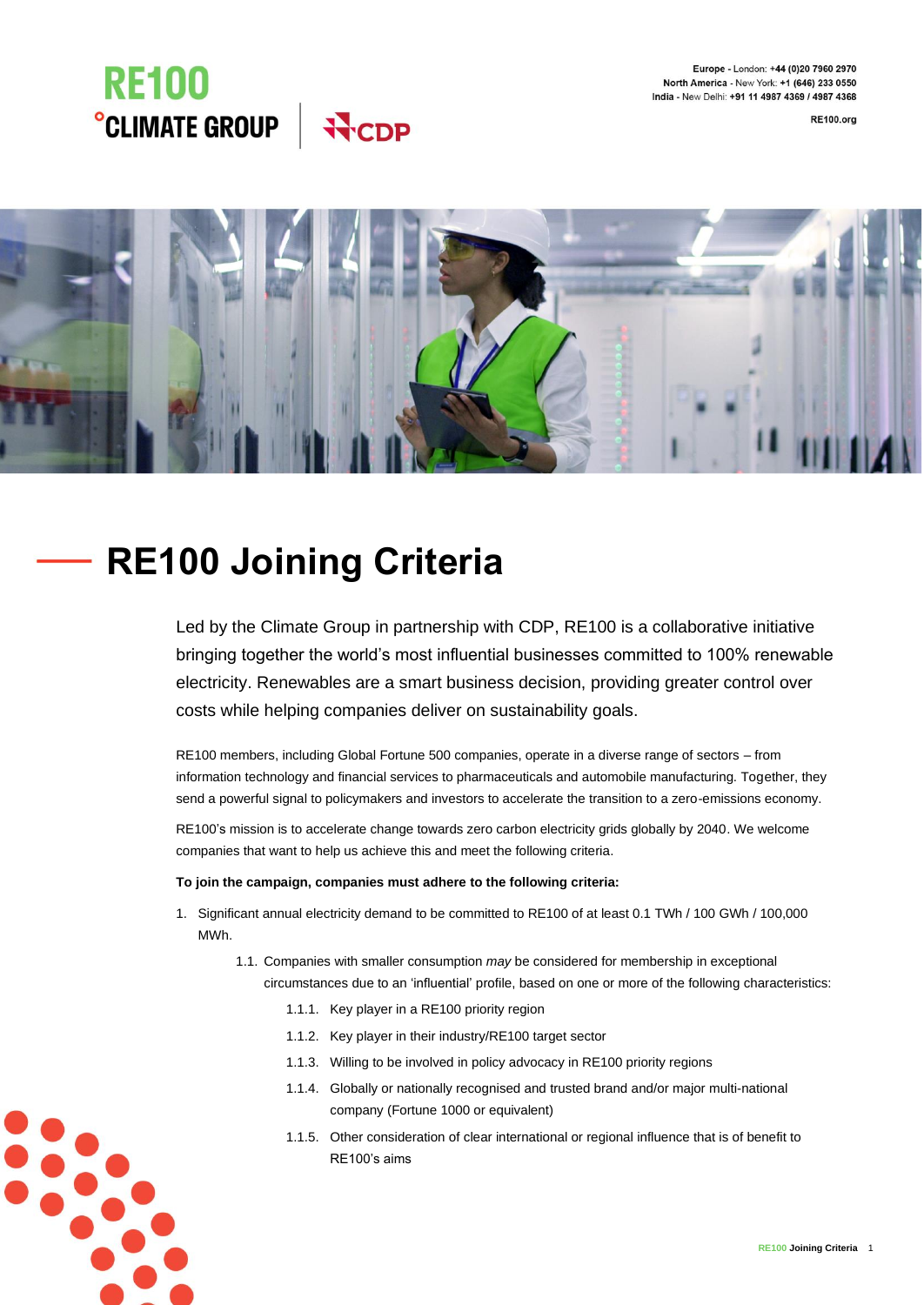- 2. Make a public commitment to sourcing/or having already sourced 100% renewable electricity throughout their entire operations (see 3), publicly declaring a target year. The company must have a renewable electricity strategy that includes credible deadlines for achieving 100% RE. RE100 targets must meet or exceed the following minimum ambition path to 100%:
	- 60% by 2030
	- 90% by 2040
	- 100% by 2050

Companies are responsible for choosing their own target year based on assessment of their global operations. As a leadership initiative, we ask that companies be **ambitious** but **realistic** in setting their target year and ensure that the procurement used to meet the target aligns with RE100's strict technical criteria.

Where a company wants to join at 100%, they will have to submit their data via the RE100 spreadsheet which will be verified by CDP.

Where sufficient knowledge or expertise is not available in house we would advise engaging with a consultancy. RE100 is not able to give individual company advice.

- 3. RE100 defines entire operations as the electricity consumption which underlies, according to the Greenhouse Gas Protocol<sup>1</sup>:
	- 3.1. All Scope 2 emissions associated with purchased electricity; and

3.2. All Scope 1 emissions associated with the generation of electricity by the company, for the company's consumption (this excludes use of fossil fuels for transport, the production of heat, or other uses not involving electricity production)<sup>2</sup>

3.3. All companies operating within the brand or company group, including operations that are >=50%owned by the brand or company group

3.4. RE requirements for franchises and part-ownership <50% will be assessed on a case by case basis

- 4. Companies must join the campaign at the group level. However, an exception can be made if a subsidiary company:
	- 4.1. Has clear separate branding from the parent company, AND
	- 4.2. Has an electricity consumption greater than 1 TWh/year
- 5. To track the overall progress of the initiative and ensure its credibility, RE100 members are required to report their data annually via the CDP Climate Change Questionnaire. Companies are obliged to provide countrylevel reporting where prompted in the CDP Climate Change Questionnaire (see RE100's reporting guidance published annually). Companies' responses to the Questionnaire are used by CDP subject to its terms and conditions. The data provided is vital and allows us to accurately quantify aggregated demand for renewable electricity in each market and analyse how members are currently able to source it. It is needed to raise awareness among policymakers, who play a crucial role in unlocking corporate renewable electricity procurement locally, but also to improve peer-to-peer learning between RE100 members.
- 6. Members wishing to publicly claim that they have met their RE100 target or an RE100 interim target must submit data to RE100 for the initiative to assess. The data can be the member's response to the CDP Climate Change Questionnaire as part of an annual reporting cycle, or can be data submitted through the RE100 Spreadsheet for an on-demand assessment outside of the annual reporting cycle. The RE100 Spreadsheet cannot be used to meet an annual reporting obligation. CDP assesses the data submitted using the methodology detailed in: [How RE100 members are held to account.](https://www.there100.org/sites/re100/files/2022-03/How%20RE100%20members%20are%20held%20to%20account_1.pdf) Any public communications regarding the announcement must be agreed with the Climate Group's communications team.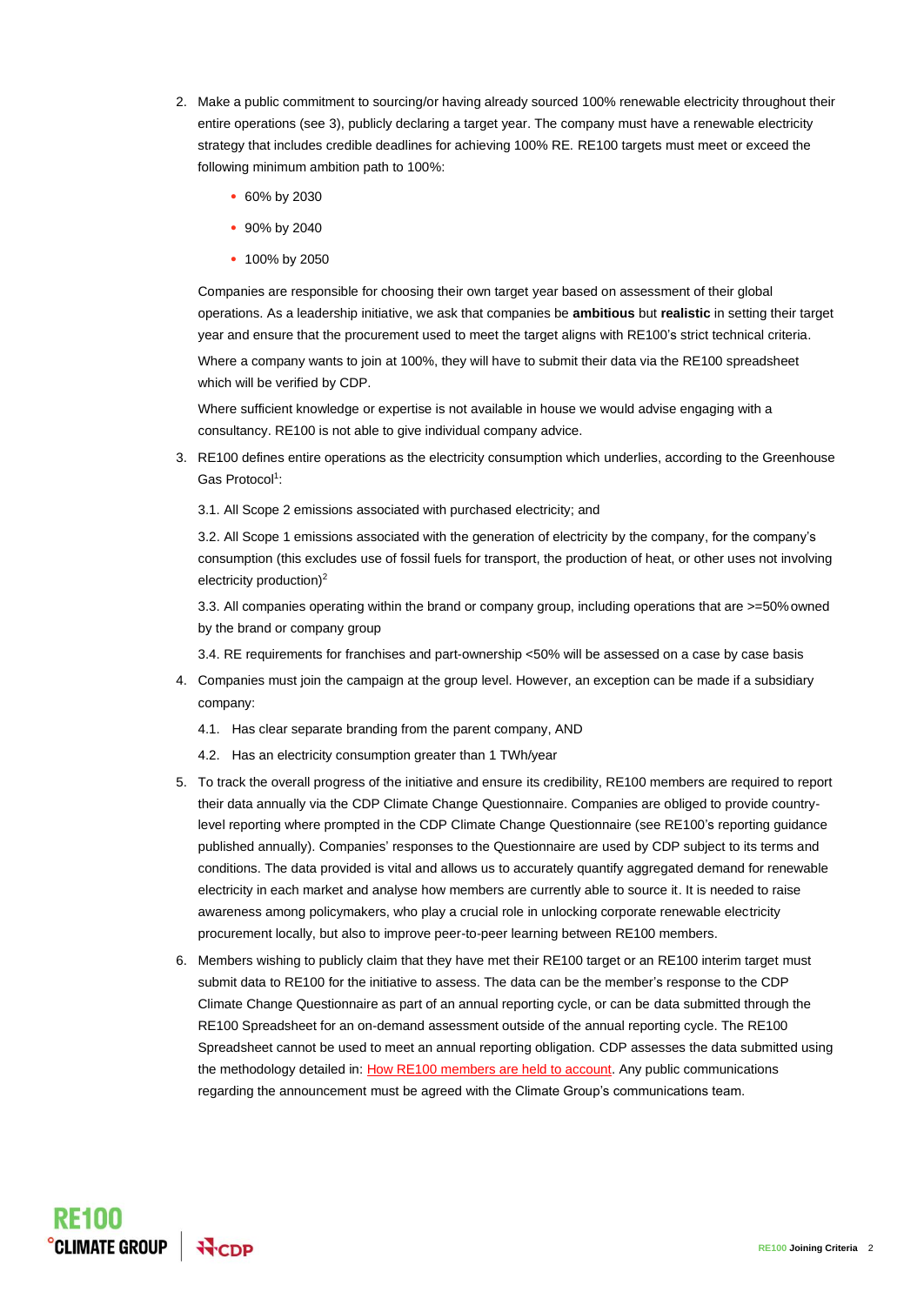## **Exclusions**

- 7. Companies joining RE100 agree not to undertake activities that will directly or indirectly undermine the mission (accelerate change to zero carbon grids by 2040) or credibility of RE100 or bring the campaign into disrepute, such as but not limited to: political lobbying in support of fossil fuels over renewable energy production, or against renewable electricity production; increasing their holdings in fossil fuel assets; human or civil rights abuses, or criminal activity.
- 8. Companies exclusively in the following sectors will not be considered for RE100 membership:
	- Fossil Fuels
	- Airlines
	- Munitions
	- Gambling
	- Tobacco

Companies with operations in these areas, should disclose their involvement and will be considered on a case by case basis.

- 9. With the exception of those companies defined in clause 10, companies that generate the majority of their revenue from renewable or non-renewable power, either directly (i.e. power companies) or indirectly (i.e. technology providers, developers etc.) will not be considered as corporate members. However, we may work with them on other specific activities as we recognise they bring value to our work.
- 10. Companies that manufacture renewable power equipment may join RE100, under the following criteria:
	- 10.1. Company must have significant electricity consumption (>=0.1TWh/yr)
	- 10.2. The company's primary business is the manufacture of physical products. Where a company is also involved in the development or management of renewable electricity generation sites, sale of renewable electricity, or consultancy, legal or other services to renewable electricity customers, these services should not constitute more than 50% of their overall turnover.
	- 10.3. Must commit at Gold level membership.
	- 10.4. As Gold members, RE equipment manufacturers will be invited to participate in all RE100 events and webinars. We encourage sharing of information and experience regarding the procurement of renewable energy by the company; however this must not be directly related to the promotion or sale of the company's own product(s).
- 11. We have an inclusive approach to membership of RE100 that recognises the potential of the business community to make a significant contribution towards the clean energy transition. We may however exclude companies from membership where there is a significant issue of concern relating to current or historic social, environmental or other activity that casts doubt on the credibility of their commitment or may otherwise bring the RE100 campaign into disrepute.

We carry out a due diligence process when a company applies to join RE100. Where issues of concern are identified, we may seek to discuss these with the company prior to determining eligibility.

- 12. Companies joining RE100 will be asked to withdraw from the campaign if they no longer meet the requirements of being a corporate member of RE100.
- 13. Where there is doubt over the suitability of a company to remain a member of RE100, the decision will be referred to the Advisory Committee. In the event of the Advisory Committee recommending withdrawal from the campaign, the company will be given the opportunity to present their case to remain a member.